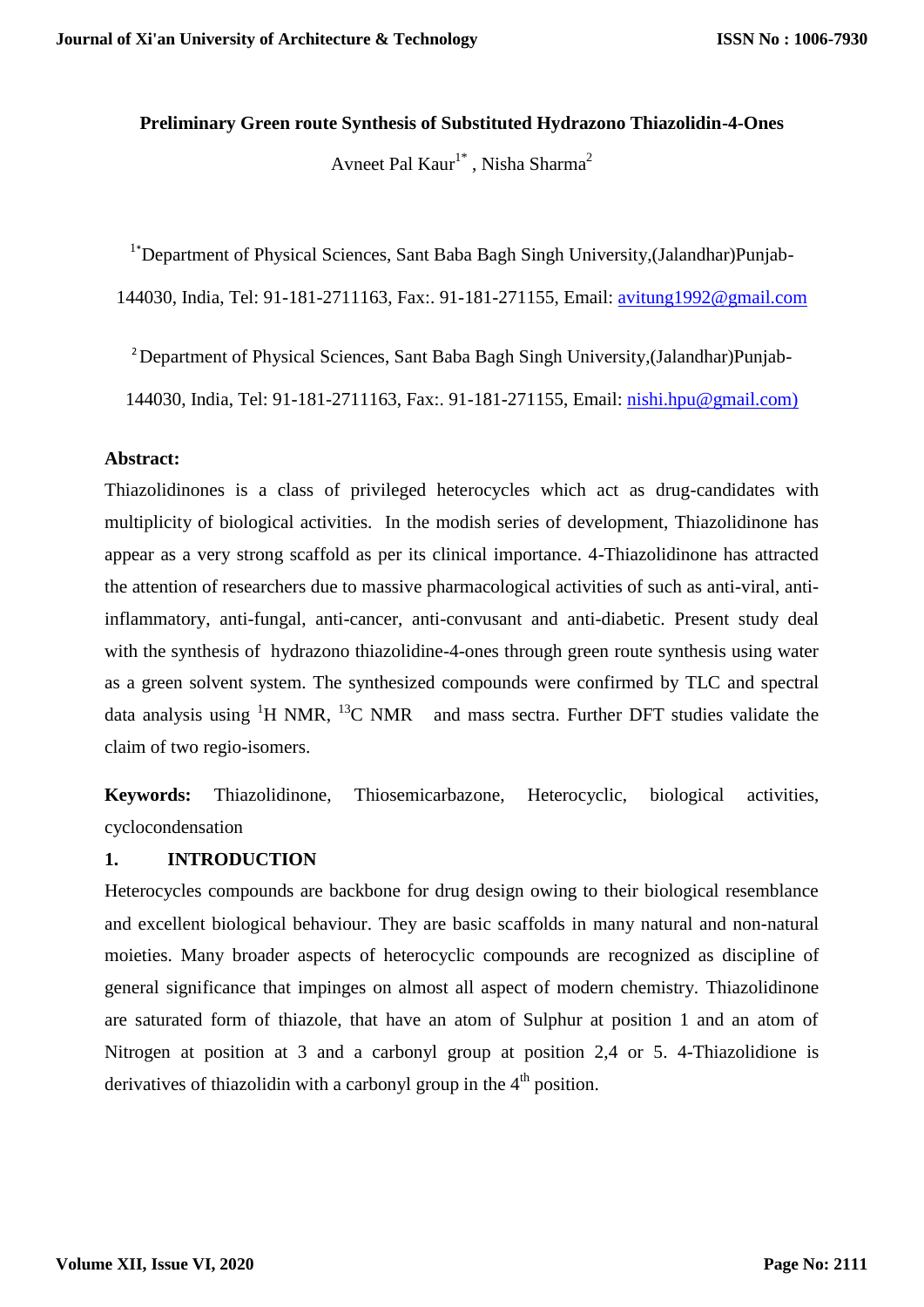

The potency of 4-thiazolidinone nucleus is cleared from theinically used drugs. Though the antibacterial and antitubercular, antiviral and antidiabetic (PTP1B inhibitors) are the four major areas of clinical use, other potential targets are still to be explored. Most of the positions were explored to improve the antibacterial and antitubercular profile of 4-thiazolidinone but still none of the derivatives showed promising antitubercular activity. Thiazolidinones derivatives are one of the potent scaffold with multitudinous pharmacological activities such as anticonvulsant [1], anti-inflammatory, anti-HIV, anti-cancer[2], anti-diabetic[3], anti-microbial, antiviral [4] and anti-inflammatory [5] and antifungal [6]. Wide spectrum of biological activities are strongly correlated with derivatization and position of the substituents at the aryl moiety attached with thiazolidinone ring [7]. Methyl group substituted derivatives at C-5 of the thiazolidinone ring has been reported to be responsible for remarkable antiviral activity whereas 5-Non substituted 4-thiazolidinone derivative exhibited no variation in activity [8]. Anticancer activity is often related to a reactive oxygen species dependent mode of action and effect of 4-thiazolidinones [9,10]. It was noticed that the compounds with electron donating groups at C-terminal of the phenyl ring resulted in an increase in activity by inducing cell death while compounds with electron withdrawing groups (CN, F, CF3) exhibited decreased activity [2]. Thiazolidinones derivatives present promising pharmacological potential for the treatment of T. gondii infections. Molina et al (11) have designed thiazolidinone derivatives as protein targets in Toxoplasma gondii infection. These derivatives show inhibitory activity (IC50) against the Toxoplasma gondii parasite, as well as high selectivity with high therapeutic index. These compounds derived from the thiazolidinone core have a preference for protein kinases of T. gondii, being promising compounds for the development of new drugs with potential antitoxoplasmosis activity . Thiazolidinone derivatives with phenyl, methyl, ethyl and hydrogen groups located at N-3 position and nitrobenzene groups modulate the pharmacological properties. Phenyl substituent at N-3 position based thiazolidinone derivatives display superior values of IC50 for both infected cells and intracellular parasites [12]. 2-arylhydrazone moiety substituent at para position with hydrogen displayed higher anti-proliferative effect in comparison to chlorine and the nitro group [13]. Thiazolidinones derivatives are considered as important therapeutically-active molecules due to their multiplicity in biological retaliation profile and as a part of various clinically used drugs. Pioglitazone and rosiglitazone are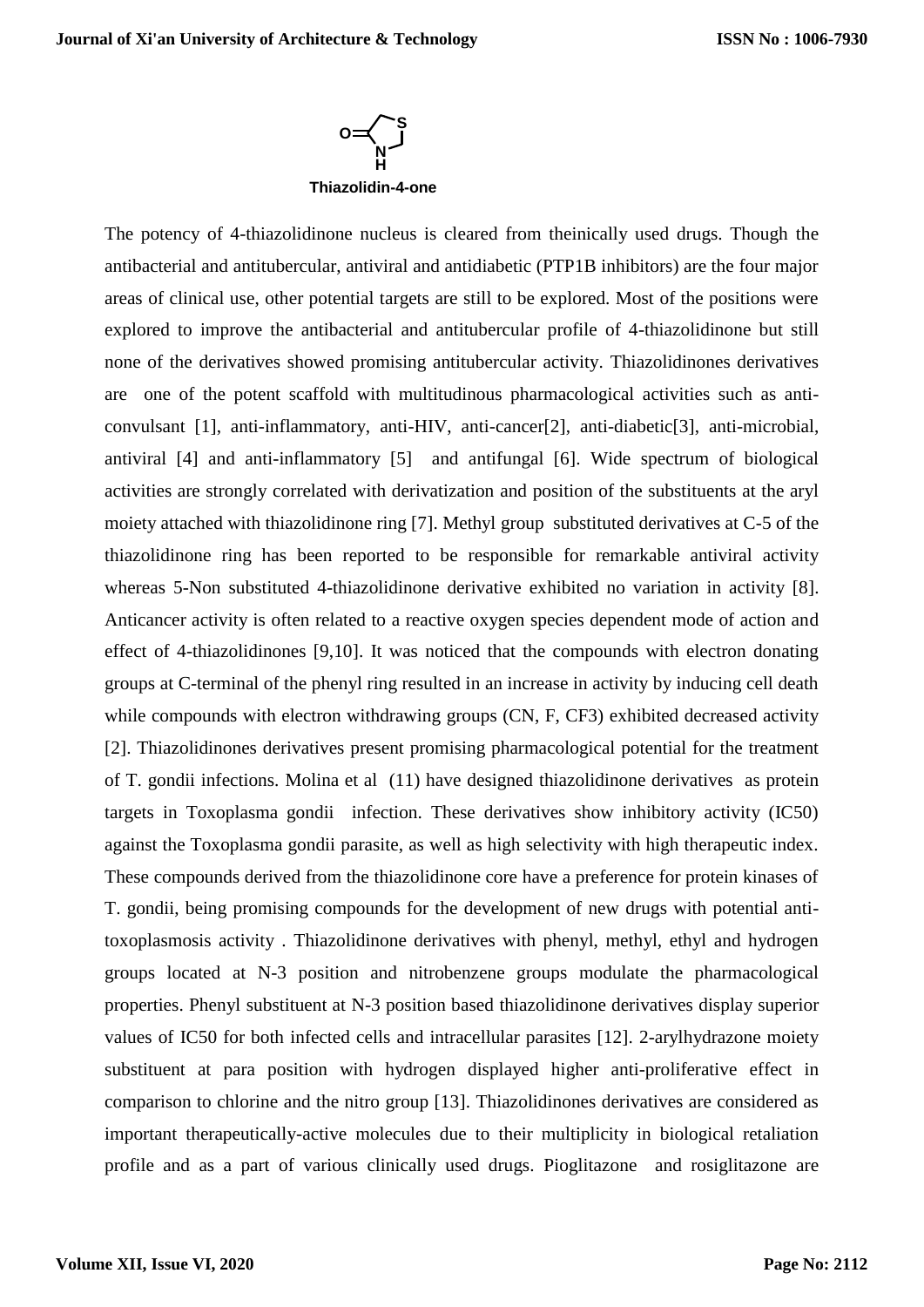thiazolidinone core ring based diabetes drugs used to control high sugar in patients with type 2 diabetes. This drug restore body's proper response to insulin and helps in lowering blood sugar. Chloroquine analogues an antimalarial drugs have 1,3-thiazolidin-4-one nucleus at terminal side chain amino group of 4-aminoquinoline.These compounds have antimalarial activity against P.falciparum and some compounds have activity against P.yoelli.

Novel derivatives of 4–thiazolidinone shows antimicrobial, anticancer evaluation and their structure activity relationship [14][15].Literature Survey reveals several substituted biological active thiazolidinones compounds were prepared and found to have antibacterial [16] and anti-fungal properties[17]. Keeping in view the diverse pharmacological profile of thiozolidinones, present study is to synthesize thiazolidinones derivatives viz: hydrazono thiazolidine-4-ones adopting a green route synthesis[18].

## **2.EXPERIMENTAL**

## **2. 1 MATERIALS AND METHODS**

Acetophenone, thiosemicarbazide, chloroacetic acid, anhydrous sodium acetate, conc. HCl, ethanol .All the chemicals used were obtained from Sigma were used as such without further purification.

#### **2.2 INSTRUMENTATIONS**

Melting points were determined in sulphuric acid bath and are reported uncorrected. TLC was performed by using petroleum ether-ethyl acetate (4:1) as eluent on silica gel G plates and iodine vapours as visualizing agent. <sup>1</sup>H NMR spectra were recorded in CDCl<sub>3</sub> on BRUKER AVANCE II 400 MHz spectrometer using tetramethylsilane (TMS) as an internal standard. The chemical shifts are reported in ppm. IR spectra were recorded on Perkin Elmer (RZX) FTIR spectrometer and the results are reported in  $cm^{-1}$ . Mass spectra were recorded on Shimadzu GC-MS QP 2010 Ultra spectrometer. Thin layer chromatography (TLC) was performed on silica gel G coated plates and using iodine vapors as visualizing agent

# **2.3 GENERAL PROCEDURE OF SYNTHESIS**

#### **General procedure for the synthesis of 2**

A mixture of acetophenone (0.01mol), concentrated HCl (0.5 ml) in ethanol (20 mL) and thiosemicarbazide (0.01mol) and was stirred at room temperature for 3 hours. The mixture was poured into cold water. The resultant off white solid was filtered, dried and crystallized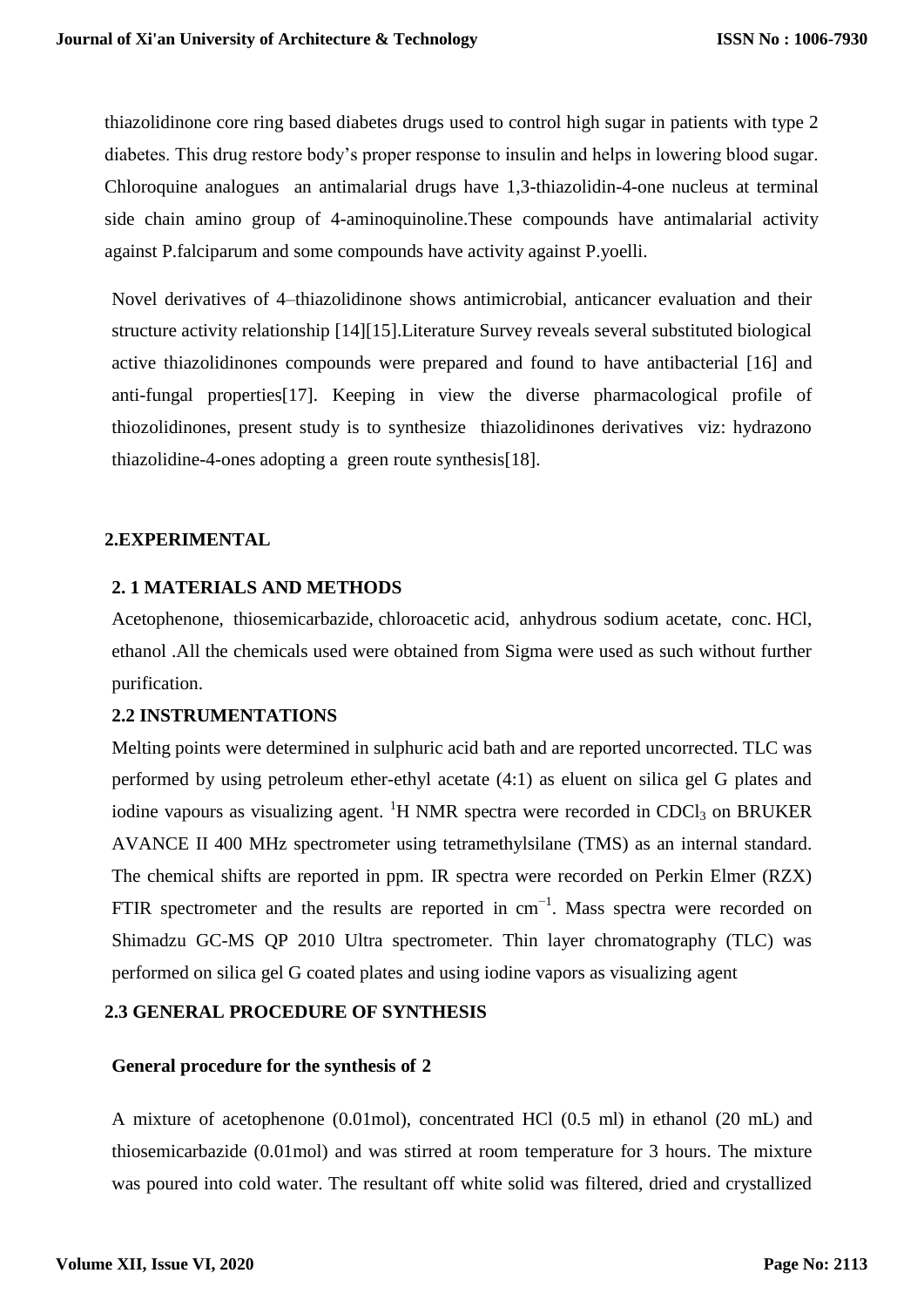#### from ethanol.

#### **General procedure for synthesis of 3**

An equimolar mixture of thiosemicarbazone (0.1 mol) and chloroacetic acid (0.1 mol.) in water heated under reflux for 3-4 hours. The progress of reaction was monitored by TLC. After completion reaction mixture was then poured into ice cold water the solid obtained was filtered and recrystalize in suitable water. Complete reaction sequence is presented in Scheme 1.



#### **3. RESULT& DISCUSSION**

The synthesis of hydrazono thiazolidin-4-one derivatives has been accomplished from thiosemicarbazone and chloroacetic acid. The classical synthesis reported can be either a onepot three-component condensation or a two-step process. This reaction starts by formation of an imine (the nitrogen of amine attacks the carbonyl of aldehyde or ketones), which go through attack by generated sulfur nucleophile, followed by intramolecular cyclization on elimination of water **(Scheme-1)**. The two step synthesis involves hazardous solvents and long reaction times with moderate to poor yields. In two step synthesis different desiccants such as DCC, anhydrous ZnCl<sub>2</sub>, Dean- Stark apparatus, molecular sieves etc. are used for removal of water from the reaction mixture [19,20]. In the present investigations a convenient solvent free cyclocondensation using water as solvent under heating condition is used to assemble thiazolidin-4-one moiety on some one side of the carbon chain.

The condensation of **1** with thiosemicarbazide in ethanol containing a catalytic amount of concentrated HCl afforded hydrazinecarbothioamide **2**. Compound **2** was allowed to react with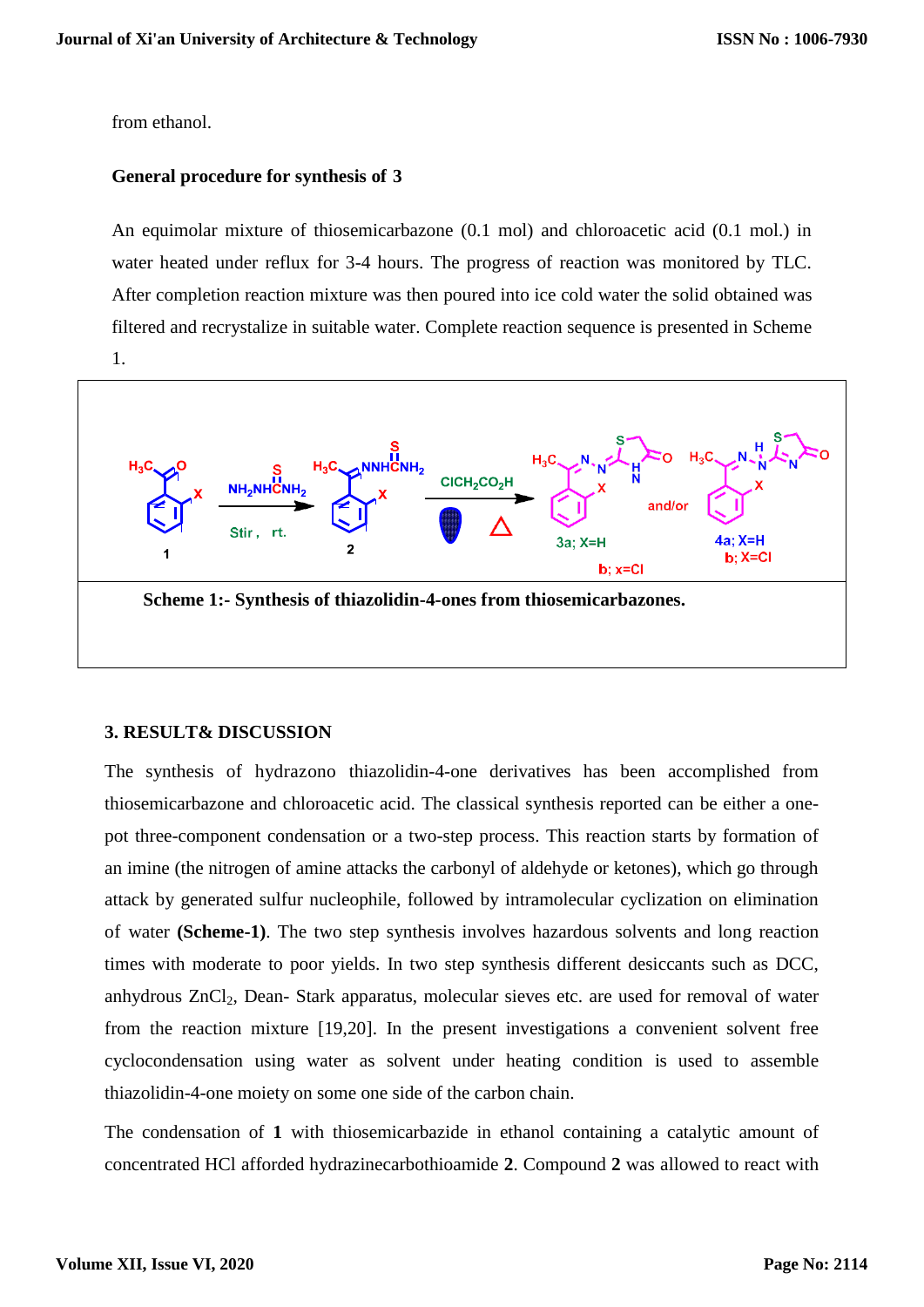chloroacetic acid in the presence of anhydrous sodium acetate (conventional method) affording either **3** or its **regioisomer 4** in 71 % yield. The reaction proceeds via intramolecular cyclization on elimination of water. The <sup>1</sup>H NMR spectrum of **3a or 4a** exhibited a sharp singlet at  $\delta$  3.79 for the SCH<sub>2</sub> group in the thiazolidin-4-one unit, suggesting that cyclization had occurred. Two multiplets at  $\delta$  7.40,  $\delta$  7.86 integrating for five protons each in <sup>1</sup>H NMR spectrum of **3a or 4a** were assigned to the chloro substituted benzene ring (**Figure 1**)  $\cdot$  <sup>13</sup>C NMR display characteristic peaks at  $\delta$ 173.48 which attributes to (C=O), at  $\delta$  162.78 due to (C=N), and closely lying peaks at δ 137.87, δ 130.06, δ 128.37, δ 126.8, δ 126.7 due to substituted aromatic ring system (Figure 2). The mass spectrum of  $3a$  showed the  $[M]^+$  peaks at m/z 232 (30%) **(Figure 3)**. Thiazolidin-4-one **3a/4a** and **3b/4b** was also obtained under solvent free conditions by heating **2** and chloroacetic acid in the presence of water for 2-3 h in 90 % yield . However, structure **3a** was finally assigned to this cyclization product in preference to the structure **4a** on the basis of DFT studies[21]. In the present investigation conventional procedure needs a much longer reaction time and yields are also not very good. Solvent free method, i.e. heating reactants with water gave better yields and the reaction completes faster.

#### **4.4.4. (***E***)-2-((***E***)-(1-phenylethylidene) hydrazono) thiazolidin-4-one (3a)**



Light yellow shining needles, yield 90 %, Mp -152-155  $^{0}C$ , IR (v,cm<sup>-1</sup>); 3144 (NH), 1695  $(C=0)$ , 1611 (C=N)., <sup>1</sup>H NMR (400 MHz, CDCl<sub>3</sub>)  $\delta$ ; 2.42 (s, 3H, CH), 3.79 (s, 2H, SCH<sub>2</sub>), 7.39-7.40 (m, 3H, Ar), 7.85-7.87 (m, 2H, Ar). <sup>13</sup>C NMR (100 MHz, CDCl<sub>3</sub>): δ173.48 (C=O), 162.78 (C=N), 162.54 (C=N), 137.87, 130.06, 128.37, 126.8, 126.7  $(Ar)$ ,33.13 (SCH<sub>2</sub>), 15.06 (CH<sub>3</sub>). MS, m/z 232 (M<sup>+</sup>, 30 %). Anal. Calcd for C<sub>11</sub>H<sub>11</sub>N<sub>3</sub>OS: C,56.63; H, 4.75; N, 18.01; S, 13.2 Found: C, 56.46; H, 4.81; N, 18.11; S, 13.77 %.

**4.4.5. (***E***)-2-((***E***)-(1-(2-chlorophenyl) ethylidene) hydrazono) thiazolidin-4-one (3b)**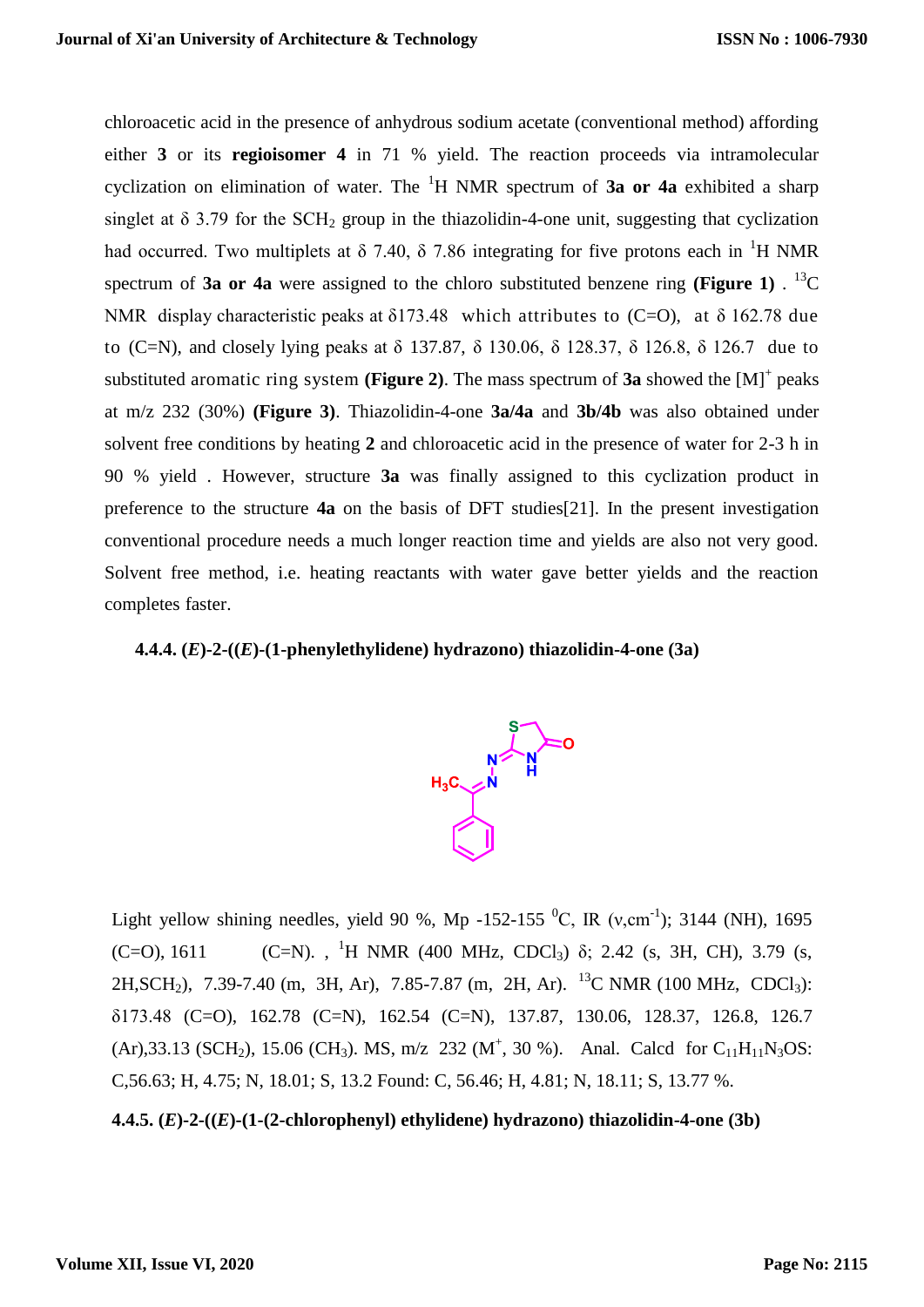

White color shining needles, yield 85 %, Mp -139-140  $^{0}C$ , IR (v,cm<sup>-1</sup>); 3148 (NH), 1705 (C=O), 1610 (C=N)., <sup>1</sup>H NMR (400 MHz, CDCl<sub>3</sub>)  $\delta$ ; 2.48 (s, 3H, CH), 3.82 (s, 2H, SCH<sub>2</sub>), 7.43-7.46 (m, 2H, Ar), 7.87-7.89 (m, 2H, Ar). <sup>13</sup>C NMR (100 MHz, CDCl<sub>3</sub>):  $\delta$ 175.58 (C=O), 165.68 (C=N), 165.44 (C=N), 135.77, 131.06, 129.37, 126.7 (Ar), 34.13 (SCH<sub>2</sub>), 16.06 (CH<sub>3</sub>). Anal. Calcd for C<sub>11</sub>H<sub>10</sub>ClN<sub>3</sub>OS: C, 49.35; H, 3.76; N, 15.69; S, 11.98 Found: C, 49.46; H, 3.81; N, 15.71; S, 11.77 %.

## **Computational studies of compound 3a and regioisomer 3b.**

The molecular geometry optimization, were performed with the Gaussian 09 W software package, Frisch, *et al.*, (2009), by using DFT methods with B3LYP (Becke three parameter Lee-Yang-Parr) exchange correlation functional, which combines the hybrid exchange functional of Becke, *et al.*, (1988), with the gradient-correlation functional of Lee, *et al.*, (1988). The 6-31G (d) basis set was used for DFT studies on isomeric pair **3a**/**4a.** The optimized configurations of compounds **3a** and its isomer **3b** with atom numbering schemes are shown in (**Figure 4**).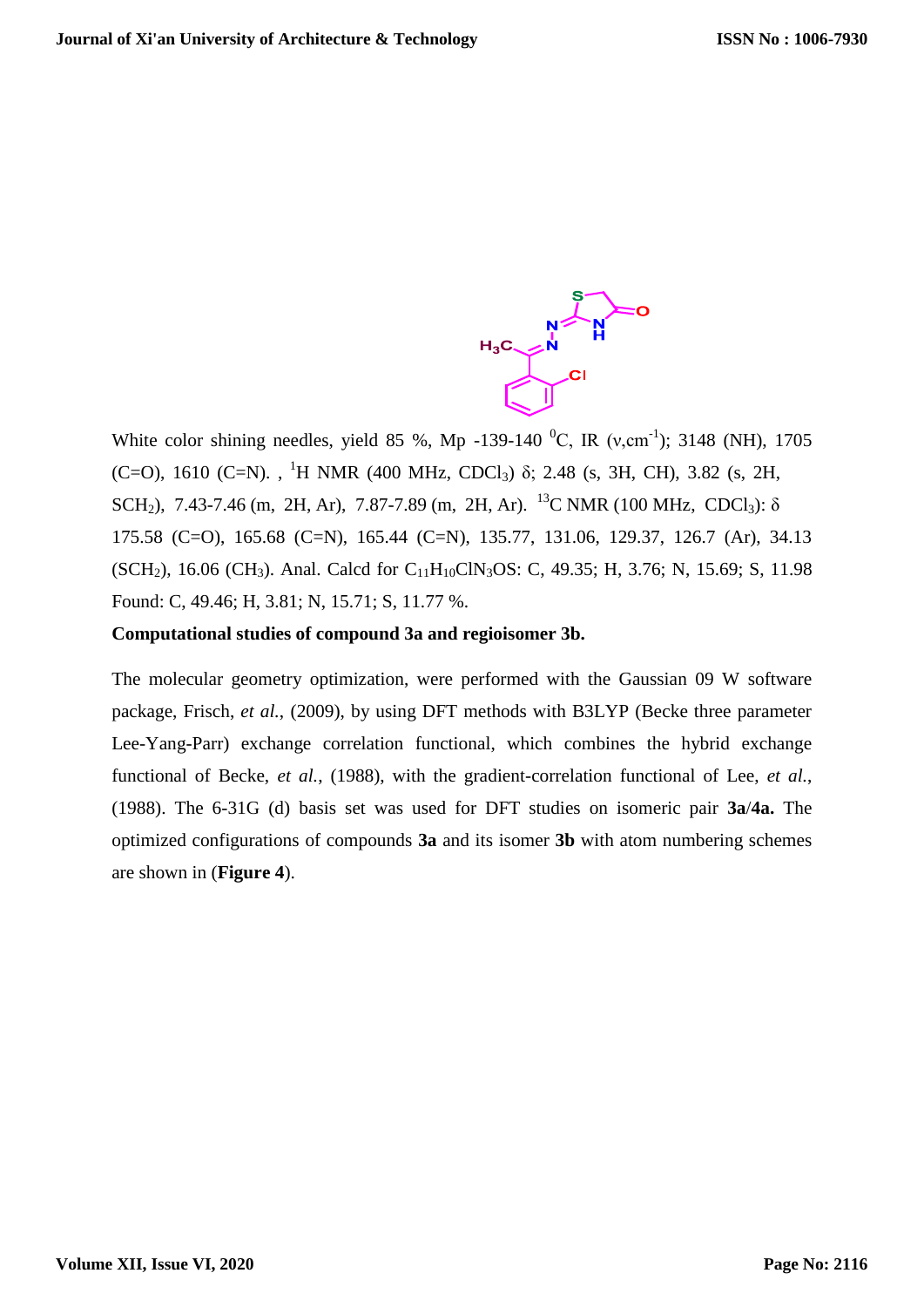

# **Fig 4. Optimised structures of 3a and its isomer 4a.**

The total energy obtained for optimized structures **3a** is less as compared to **4a**. This shows structure **3a** is more stable than isomer **4a.**The total energy obtained for optimized structures **3a** is less as compared to **4a**. This shows structure **3a** is more stable than isomer **4a.**

| Table 1: Selected calculated bond parameters of compound 3a and isomer 4a. |            |                   |            |  |  |
|----------------------------------------------------------------------------|------------|-------------------|------------|--|--|
| Compound 3a                                                                | isomer 4a  |                   |            |  |  |
| Parameters                                                                 | Calculated | Parameters        | Calculated |  |  |
|                                                                            |            |                   |            |  |  |
| <b>Bond lengths(<math>\AA</math>)</b>                                      |            |                   |            |  |  |
| $C(11)-C(10)$                                                              | 1.52631    | $C(10)-C(11)$     | 1.54831    |  |  |
| $S(12)-C(8)$                                                               | 1.83431    | $N(9)-C(10)$      | 1.39361    |  |  |
| $C(8)-N(9)$                                                                | 1.37101    | $C(8)-N(9)$       | 1.27021    |  |  |
| $N(9)-C(10)$                                                               | 1.36721    | $C(8)$ -S(12)     | 1.84091    |  |  |
| $C(11) - S(12)$                                                            | 1.8749     | $C(11) - S(12)$   | 1.8693     |  |  |
| $N(7)-C(8)$                                                                | 1.24991    | $N(7)-C(8)$       | 1.32941    |  |  |
| $N(6)-N(7)$                                                                | 1.45971    | $N(5)-N(6)$       | 1.25831    |  |  |
| $C(10)-O(13)$                                                              | 1.20961    | $C(10)-O(13)$     | 1.20121    |  |  |
| $C(11) - H(23)$                                                            | 1.07631    | $N(6)-N(7)$       | 1.40421    |  |  |
| $C(11) - H(24)$                                                            | 1.07671    | $C(11)$ -H $(23)$ | 1.07641    |  |  |
|                                                                            |            |                   |            |  |  |
| <b>Bond Angles (°)</b>                                                     |            |                   |            |  |  |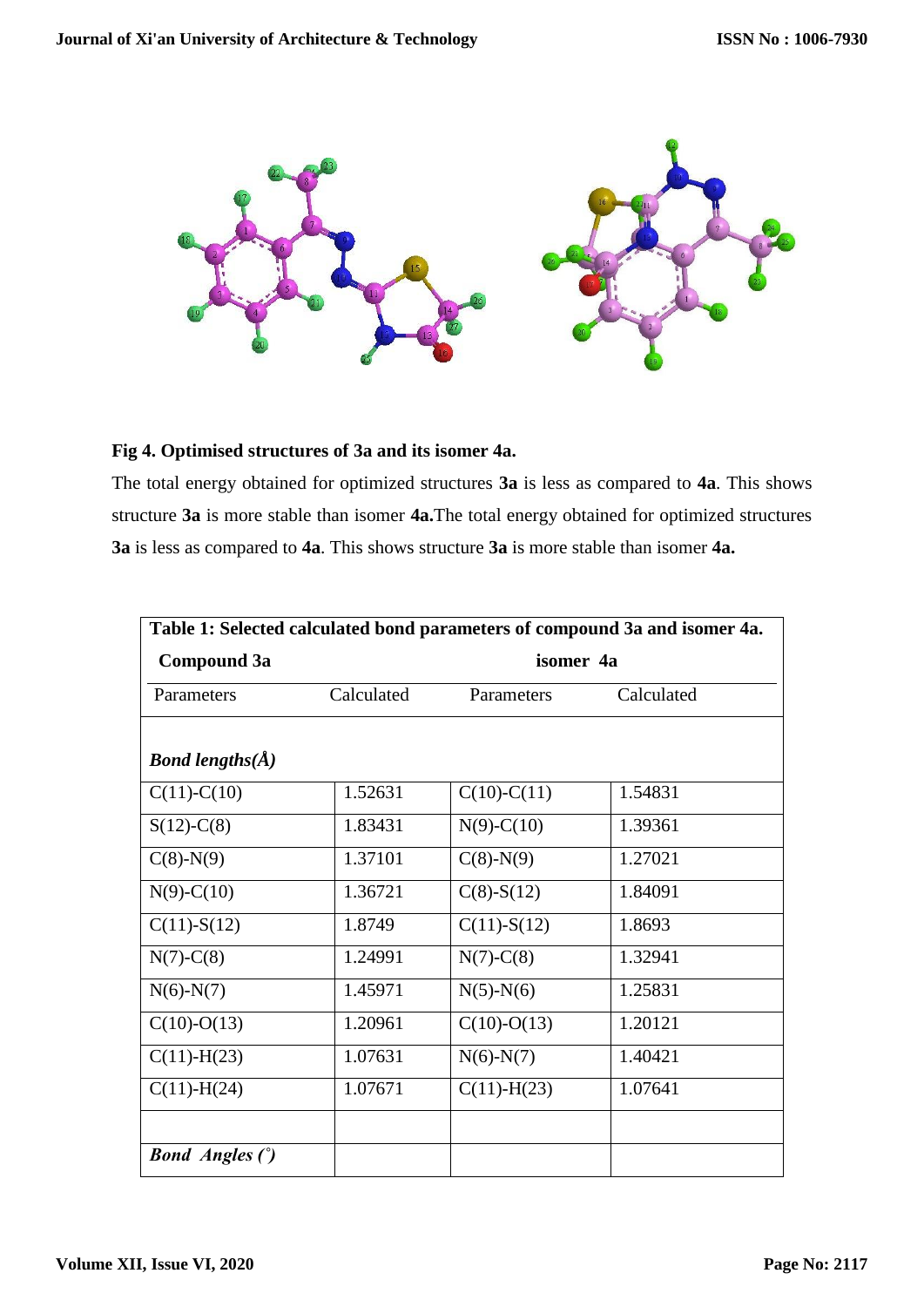| $C(8)$ -S(12)-C(11) | 90.2783  | $C(8)$ -S(12)-C(11) | 86.8213  |
|---------------------|----------|---------------------|----------|
| $C(10)-C(11)-S(12)$ | 107.7325 | $S(12)-C(11)-C(10)$ | 106.9763 |
| $C(11)-C(10)-N(9)$  | 111.1222 | $C(11)-C(10)-N(9)$  | 112.8635 |
| $N(9)$ -C(10)-O(13) | 124.6517 | $C(11)-C(10)O(13)$  | 121.9697 |
| $C(10)-N(9)-C(8)$   | 117.7043 | $N(9)$ -C(10)-O(13) | 125.1632 |
| $N(9)-C(8)-S(12)$   | 110.0539 | $C(10)-N(9)-C(8)$   | 115.121  |
| $N(9)$ -C(8)-N(7)   | 128.9464 | $S(12)-C(8)-N(7)$   | 118.6557 |
| $C(8)-N(7)-N(6)$    | 113.4681 | $N(9)$ -C(8)-N(7)   | 123.2178 |
| $N(7)-N(6)-C(5)$    | 112.6876 | $H(22)-N(7)-C(8)$   | 118.2476 |
| $C(11)-C(10)-O(13)$ | 124.2249 | $H(23)-C(11)-S(12)$ | 109.5666 |

## **CONCLUSION:**

The method of thiazolidinones has been presented. Some thiazolidinone derivatives have been prepared by using the water synthesis . The experimental set up of synthesis of substituted hydrazono thiazolidin-4-ones by using the thiosemicarbazones and chloroacetic acid on heating at ambient temperature results a good yield. The synthesis of thiazolidinone are obtained by the various experimental method good yields formed in a minimum time. These thiazolidinone derivative are good biologically active for future.

## **Acknowledgement**

The authors are thankful to Department of Physical Sciences, Sant Baba Bhag Singh University, Jalandhar, Punjab-144030, India for providing laboratory facilities and the technical support.

## **References**

[1] Agarwal, A.; Lata, S.; Saxena, K. K.; Srivastava, V. K.; Kumar, A. Eur. J. Med. Chem. 2006, 41, 1223.

[2] Chandrappa, S.; Kavitha, C. V.; Shahabuddin, M. S.; Vinaya, K.; Anandakumar, C. S.; Ranganatha, S. R.; Raghavan, S. C.; Rangappa, K. S. Bioorg. Med. Chem. 2009, 17, 2576.

[3] Maccari, R.; Corso, A. D.; Giglio, M.; Moschini, R.; Mura, U.; Ottana, R. Bioorg. Med. Chem. Lett. 2011, 21, 200.

[4] Liesen, A. P.; Aquino, T. M.; Carvalho, C. S.; Lima, V. T.; Araujo, J. M.; Lima, J. G.; Faria, A. R.; Melo, E. J. T.; Alves, A. J.; Alves, E. W.; Alves, A. Q.; Goes, A. S. Eur. J. Med.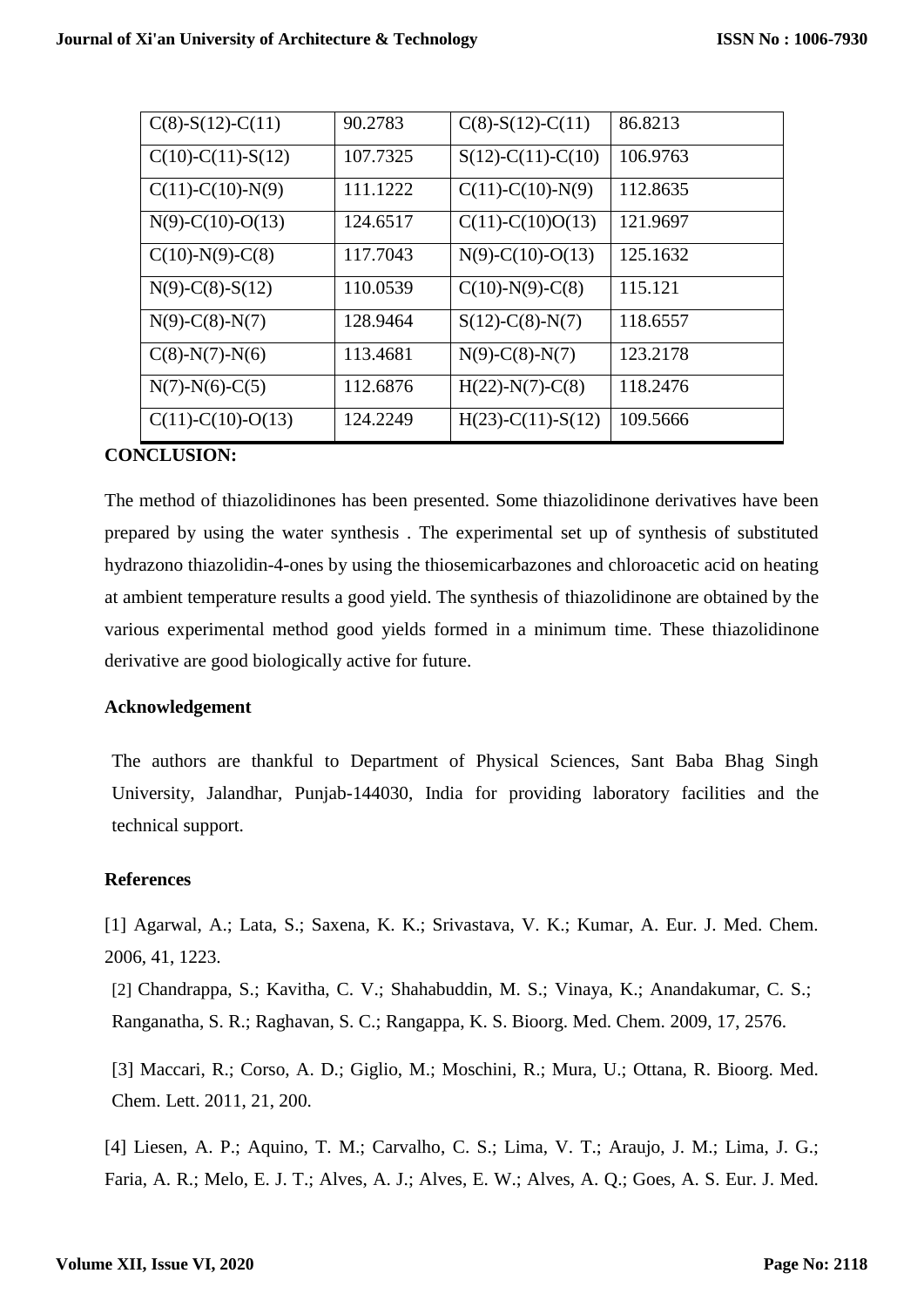Chem. 2010, 45, 3685

[5] Deep, A.; Jain, S.; Sharma, P. C. Acta Poloniae Pharmaceutica - Drug Res. 2010, 67, 63.

[6] Siddiqui, I. R.; Singh, P. K.; Singh, J.; Singh, J. J. Agric Food Chem. 2003, 51, 7062

[7] Jain, A. K., Vaidya, A., Ravichandran, V., Kashaw, S. K., & Agrawal, R. K. (2012). *Recent developments and biological activities of thiazolidinone derivatives: A review. Bioorganic & Medicinal Chemistry, 20(11), 3378–3395.*

[8] Balzarini, J.; Orzeszko, B.; Maurin, J. K.; Orzeszko, A. Eur. J. Med. Chem. 2007, 42, 993. [9] Senkir, N., Finiuk, D., Kaminskyy, D., Havrylyuk. M., (2016), "5-ene-4 thiazolidinones induce apoptosis in mammalian Leukennia cells" European Journal of Medicinal Chemistry., 117, pp. 33-46.

[10] Kaminskyy, D., Lelyukh, M., Gzella, A., Bast, A., (2016), "Anti-fibrotic and anticancer action of 5-ene amino thiazolidinones" European Journal of Medicinal Chemistry., 112, pp. 180-195.

[11] Diego Molina1 , Rodrigo Cossio-Pérez , Cristian Rocha-Roa , Lina Pedraza , Edwar Cortes, Alejandro Hernández and Jorge E. Gómez-Marín Protein targets of thiazolidinone derivatives in Toxoplasma gondii and insights into their binding to ROP18. BMC Genomics (2018) 19:856

[12] Aquino TM, Liesen AP, da Silva REA, Lima VT, Carvalho CS, de Faria AR, et al. Synthesis, anti-toxoplasma gondii and antimicrobial activities of benzaldehyde 4-phenyl-3 thiosemicarbazones and 2-[(phenylmethylene)hydrazono]-4-oxo-3-phenyl-5 thiazolidineacetic acids. Bioorganic Med Chem. 2008;16(1):446–56.

[13] Carvalho CS, De Melo EJT, Tenório RP, Góes AJS. Anti-parasitic action and elimination of intracellular toxoplasma gondii in the presence of novel thiosemicarbazone and its 4-thiazolidinone derivatives. Brazilian J Med Biol Res. 2010;43(2):139–49.

[14] Deep, A., Kumar, P., Narasimhan, B., Mishra, R.K., Mani, V., (2016), "4- Thiazolidinone derivatives: synthesis, antimicrobial, anticancer evaluation and QSAR studies" Royal Society of Chemistry Advances., 73, pp. 93- 116.

[15] Deep, A., Kumar, P., Narasimhan, B., Mishra, R.K., Mani, V., (2016), "4- Thiazolidinone derivatives: synthesis, antimicrobial, anticancer evaluation and QSAR studies" Royal Society of Chemistry Advances., 73, pp. 65-78.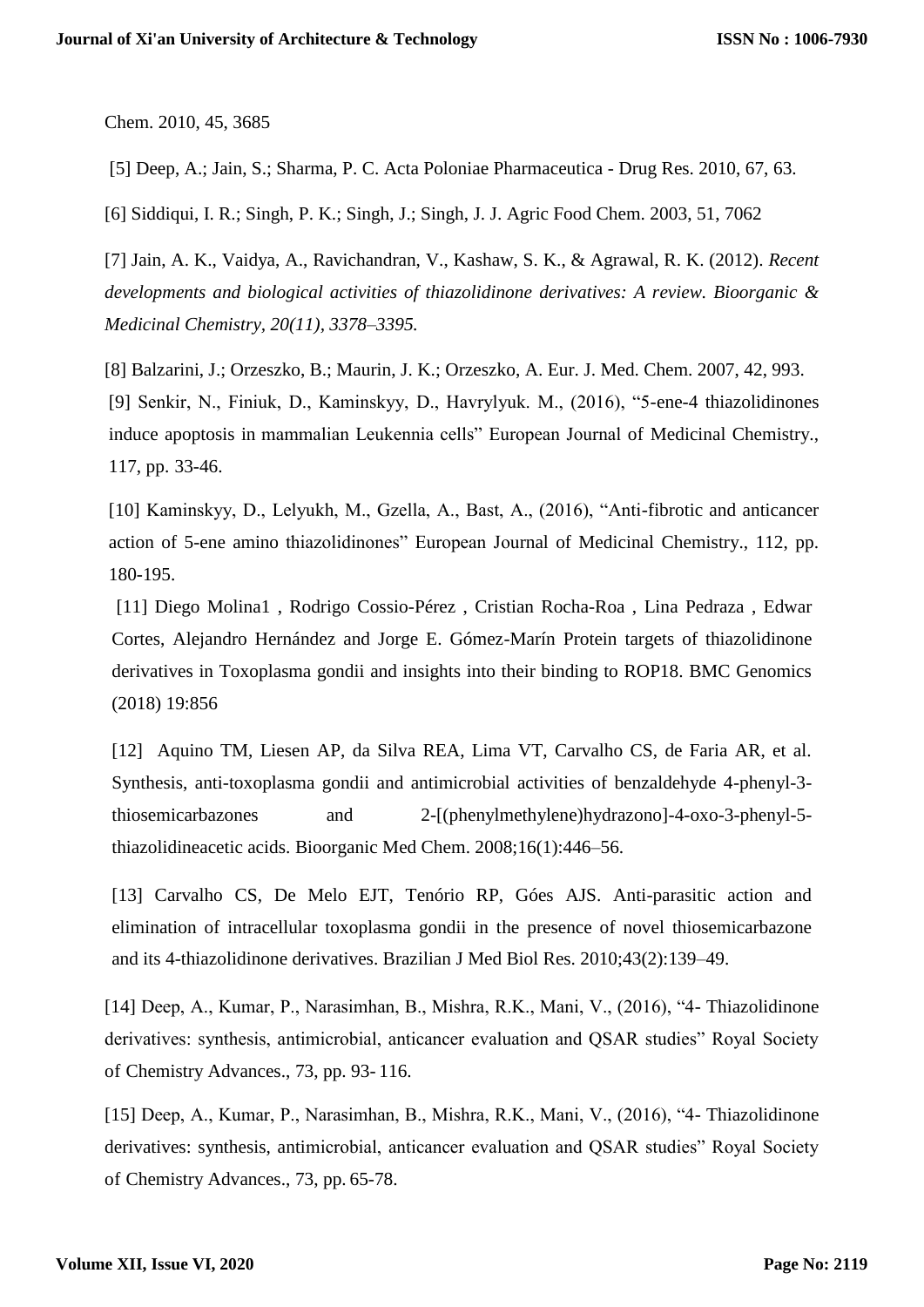[16] Gilani, J., Nagarajan, K., Dixit, P., Surya, M., Taleuzzaman, A., (2016), "Benzothiazole incorporated thiazolidin-4-ones and azetidin-2-ones derivatives: Synthesis an in vitro antimicrobial evaluation" Arabian Journal of Chemistry., 9(2), pp. 1523-1531.

[17] Kaminsky, D. V.; Kryshchyshyn, A. P.; Lesyk, R. B. J Org Pharm Chem 2013, 11, 26.

[18] Maria, F.; Panagiotis, Z.; Charalampos, C.; Anthi, P.; Phaedra,E.; Christophe, T.; Micheline, H.; Athina, G.; Ana, C.; Marina, S. (2018), Bioorg Med Chem, 26, 4664.

[19] Anna, P. G. N.; Arfat, N. S.; Sameer, I. S.; Firoz, A. K. K.;Jaiprakash, N. S.; Devanand, B. S. (2014), Bioorg Med Chem Lett, 24,5558.

[20] Rahul, S.; Sushama, J.; Nandini, M.; Dipen, D.; Devidas, C.;Archana, S.; SusanIdicula, T.; Vanangamudi, M.; Seturam, B. K.; Srikanth, T.; Ramesh, P.; Smita, K. (2017), Bioorg Chem 71, 211.

[21] Becka, M., Vilkova, M., Soral, M., Potocnak, I., Breza, M., Beres, T., Imrich, J., (2018), "Synthesis and isomerisation of acridin substituted 1, 3-thiazolidin-4-ones and 4-oxo-1,3 thiazolidin-5-ylidene acetates. An experimental and computational study" Journal of Molecular Structure., 1154(15), pp. 152-164.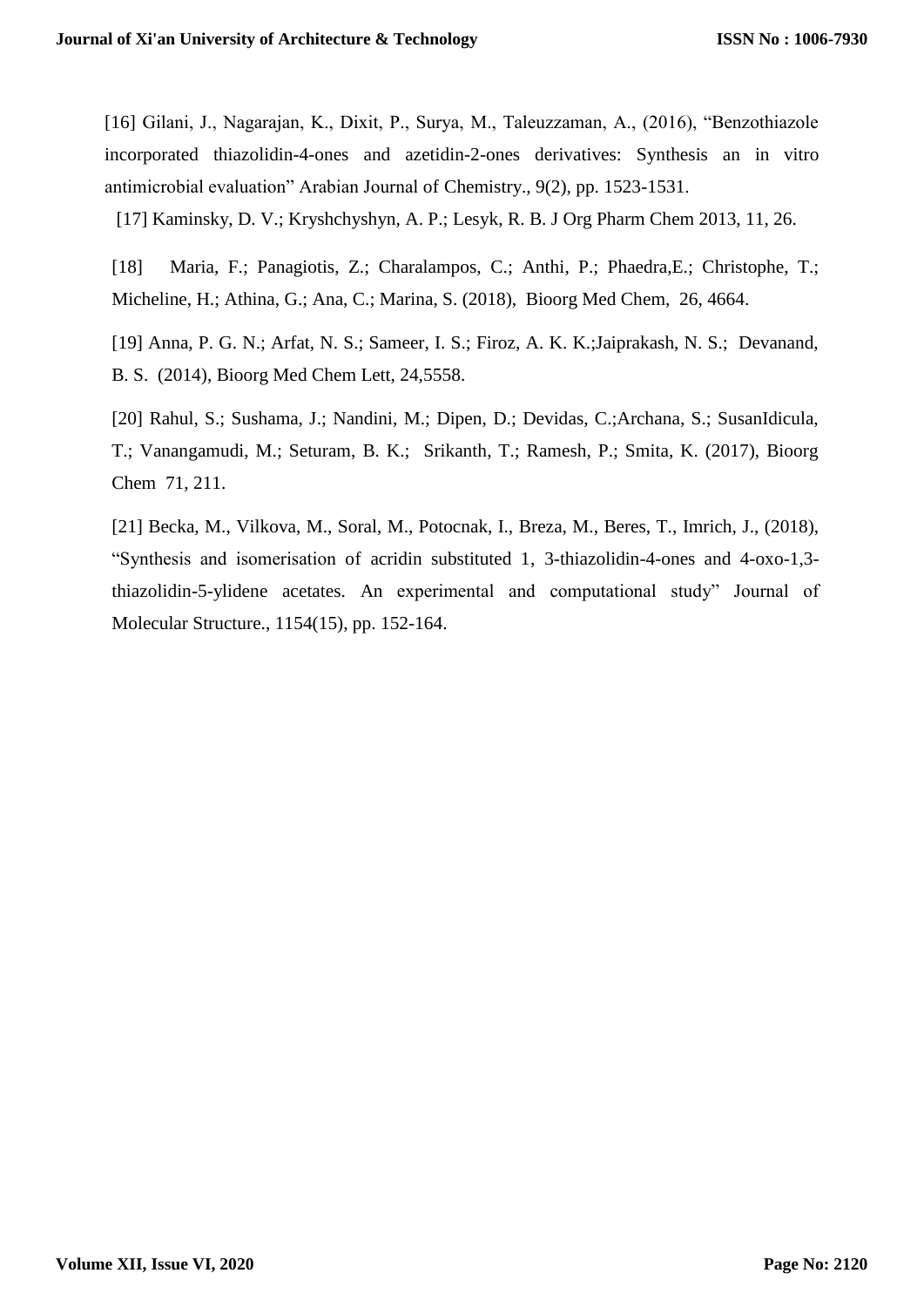

**Fig. 1: <sup>1</sup>H NMR Spectrum of (E)-2-((E)-1-phenylethylidene) hydrazone) thiazolidin-4 ones. (3a)**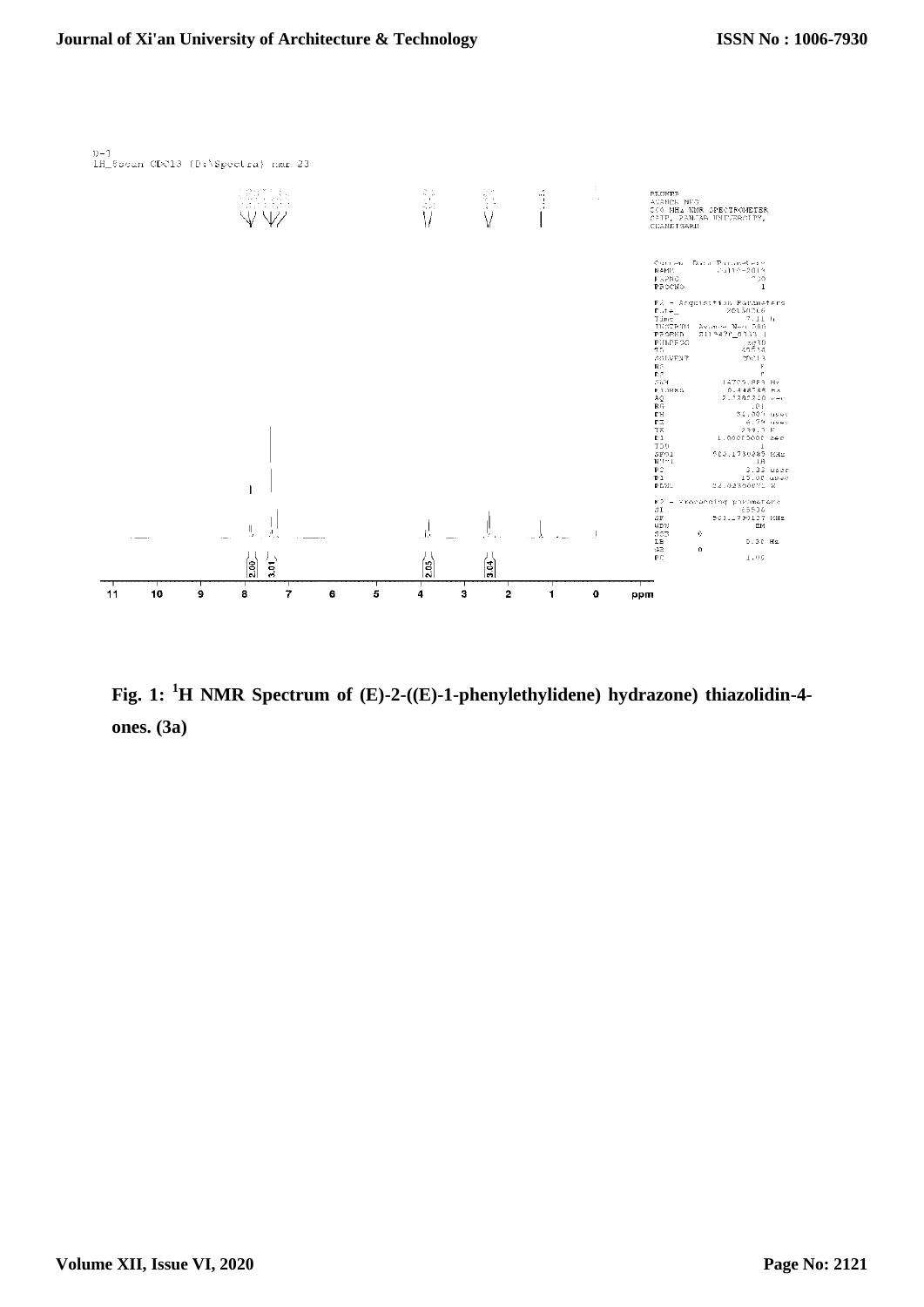

**Fig. 2: <sup>13</sup>C NMR Spectrum (E)-2-((E)-(1-phenylethylidene) hydrazone) thiazolidin-4 ones (3a)**